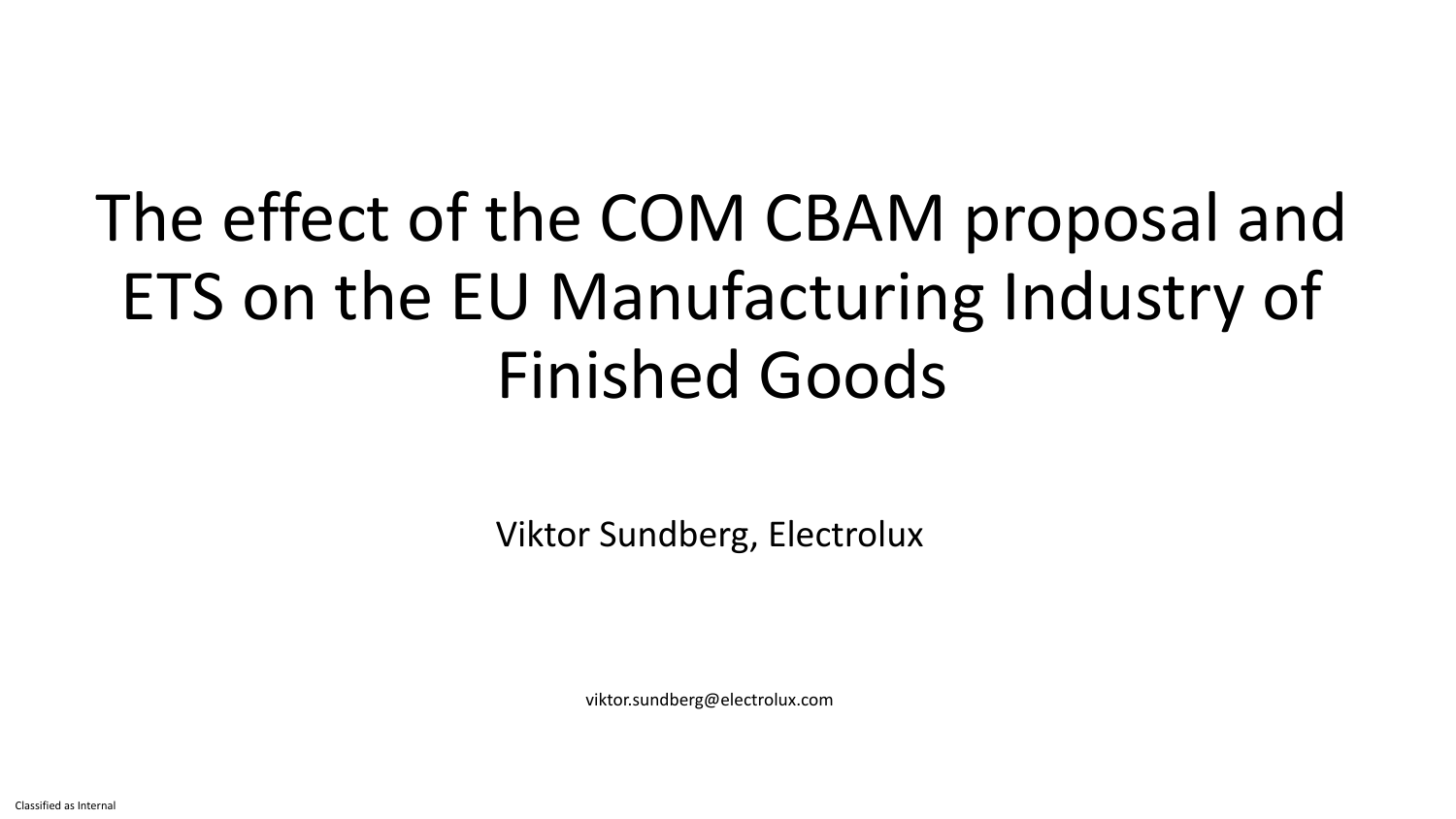## EU ETS Strategy & the proposal for CBAM of the EU Commission of 14 July 2021

- ETS change: stop of free allowances for the EU production of raw materials such as steel
- CBAM introduced on imported raw materials
- Imported finished goods that contain such raw materials are not part of CBAM

(COM proposal: *"review after three years to consider the extension of scope to more basic products and to semi-finished and finished goods")*

#### *Is there an intention of COM to ever introduce finished goods in CBAM ?*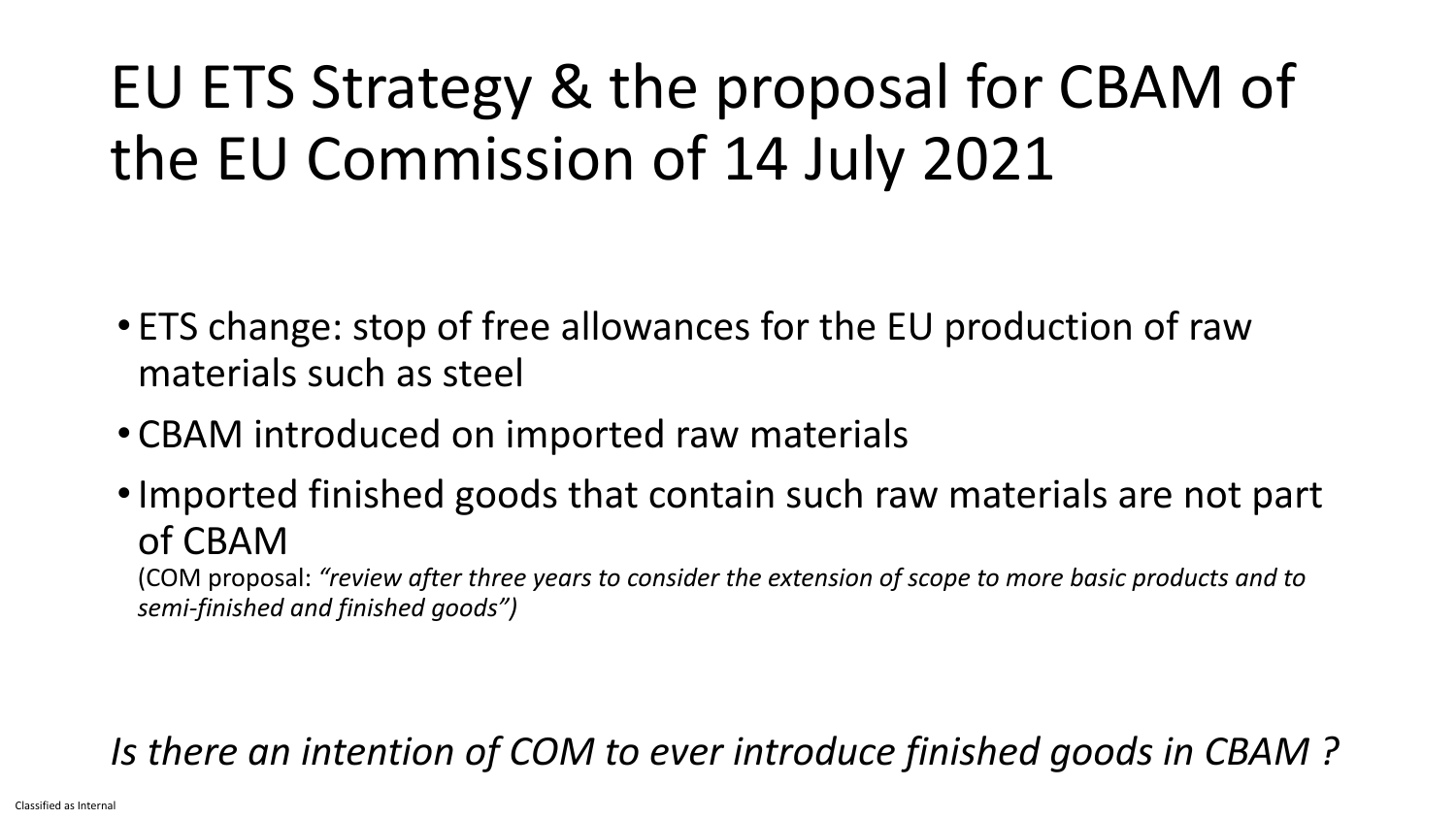#### Correct or not ?

*"The proposed CBAM does not include finished goods such as Washing Machines in its scope, so EU appliance producers do not need to be concerned."*

Is this correct ?

#### **No !**

#### **We are concerned. The COM strategy for ETS and the proposal for CBAM will negatively impact the competitiveness of the EU manufacturing industry on its home market and risk to cause carbon leakage !**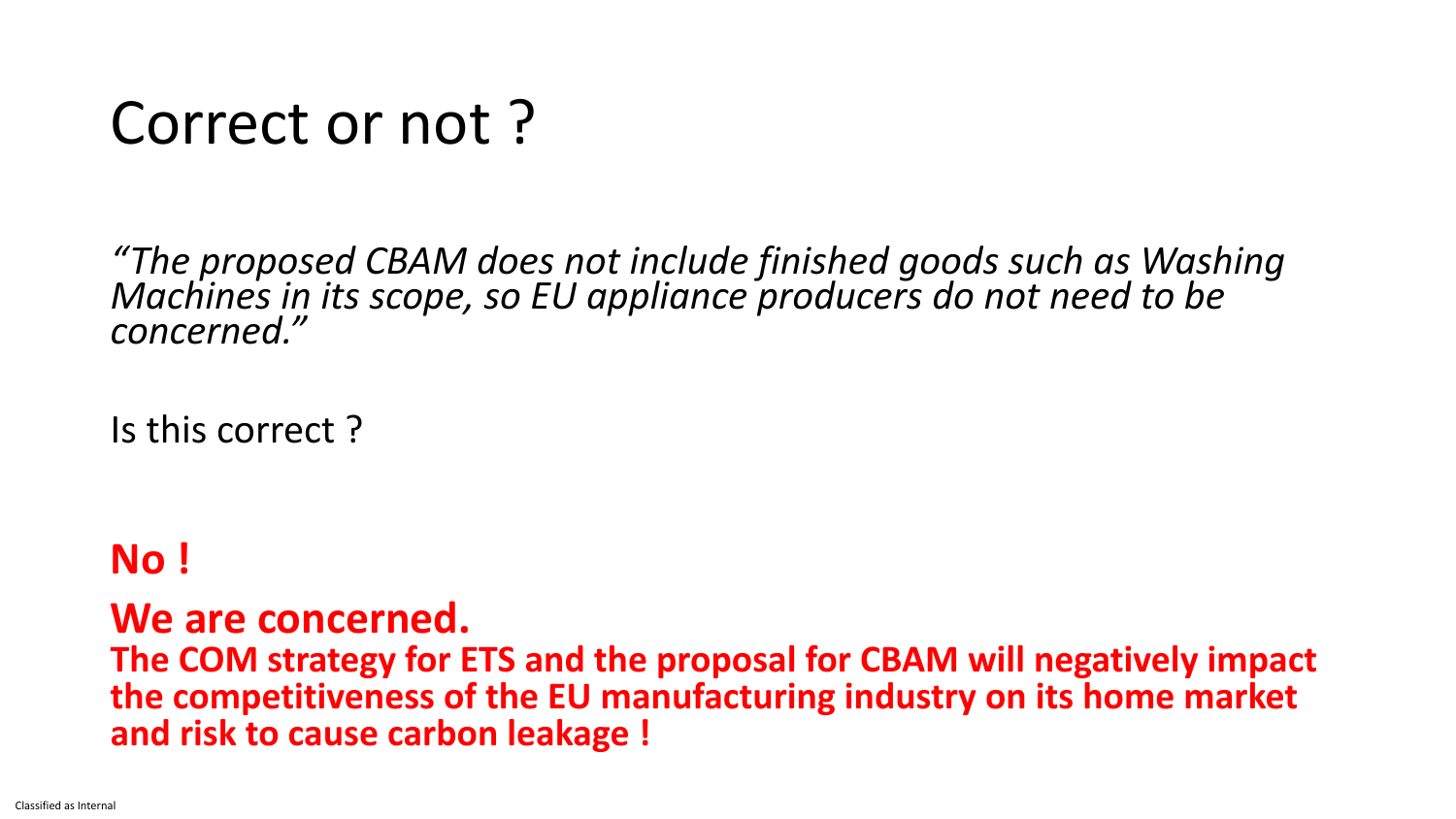|                                                                                             | <b>Manufactured in the EU</b>                                                                                                                                                                    | <b>Manufactured outside the EU</b>                                       |
|---------------------------------------------------------------------------------------------|--------------------------------------------------------------------------------------------------------------------------------------------------------------------------------------------------|--------------------------------------------------------------------------|
| <b>Steel</b>                                                                                | <b>Additional cost from ETS</b><br>directly or indirectly (electricity<br>used)                                                                                                                  | <b>Additional cost from CBAM</b>                                         |
| <b>Washing machine</b><br>containing steel<br>CBAM has the risk to<br>cause Carbon Leakage: | Additional indirect cost from:<br>ETS for electricity used<br>$\bullet$<br>8 <sub>l</sub><br>ETS (if EU steel is used), or<br>$\bullet$<br><b>CBAM</b> (if non EU steel is<br>$\bullet$<br>used) | ETS does not apply<br>CBAM does not apply?<br>No additional cost ?!<br>Ш |
|                                                                                             |                                                                                                                                                                                                  |                                                                          |

Improved competitive situation for non-EU based manufacturing industry of finished goods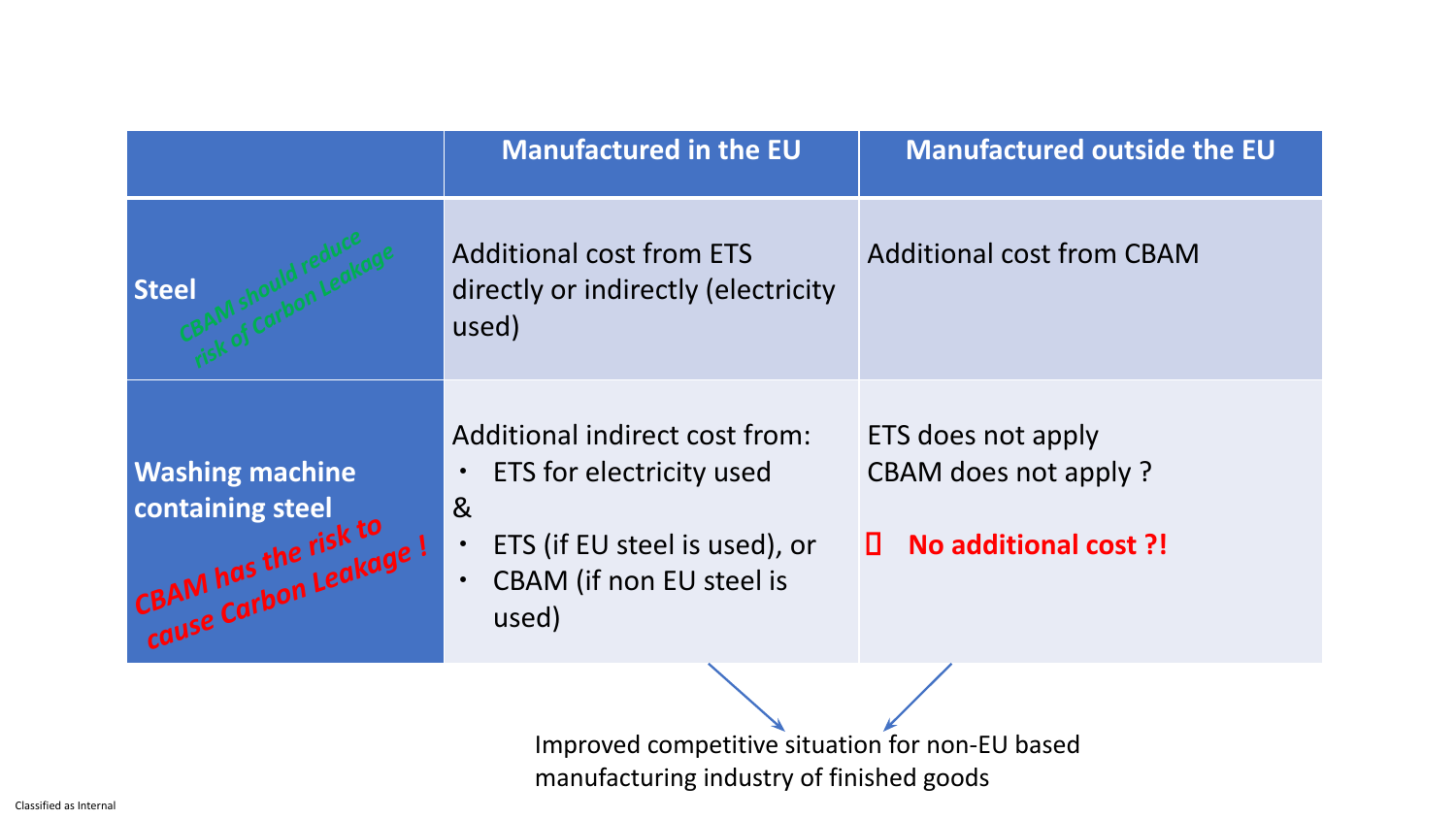# Reason why Finished Goods are not included in the COM CBAM proposal

• COM Impact Assessment Page 84: *"Option 5: Import certificates on basic materials also as part of components and finished products "*



#### • Page 79:

*"option 5, adds more relevant installations, importers and import transactions. This increases the compliance costs compared to similar designs only targeting basic materials (and basic material products)."*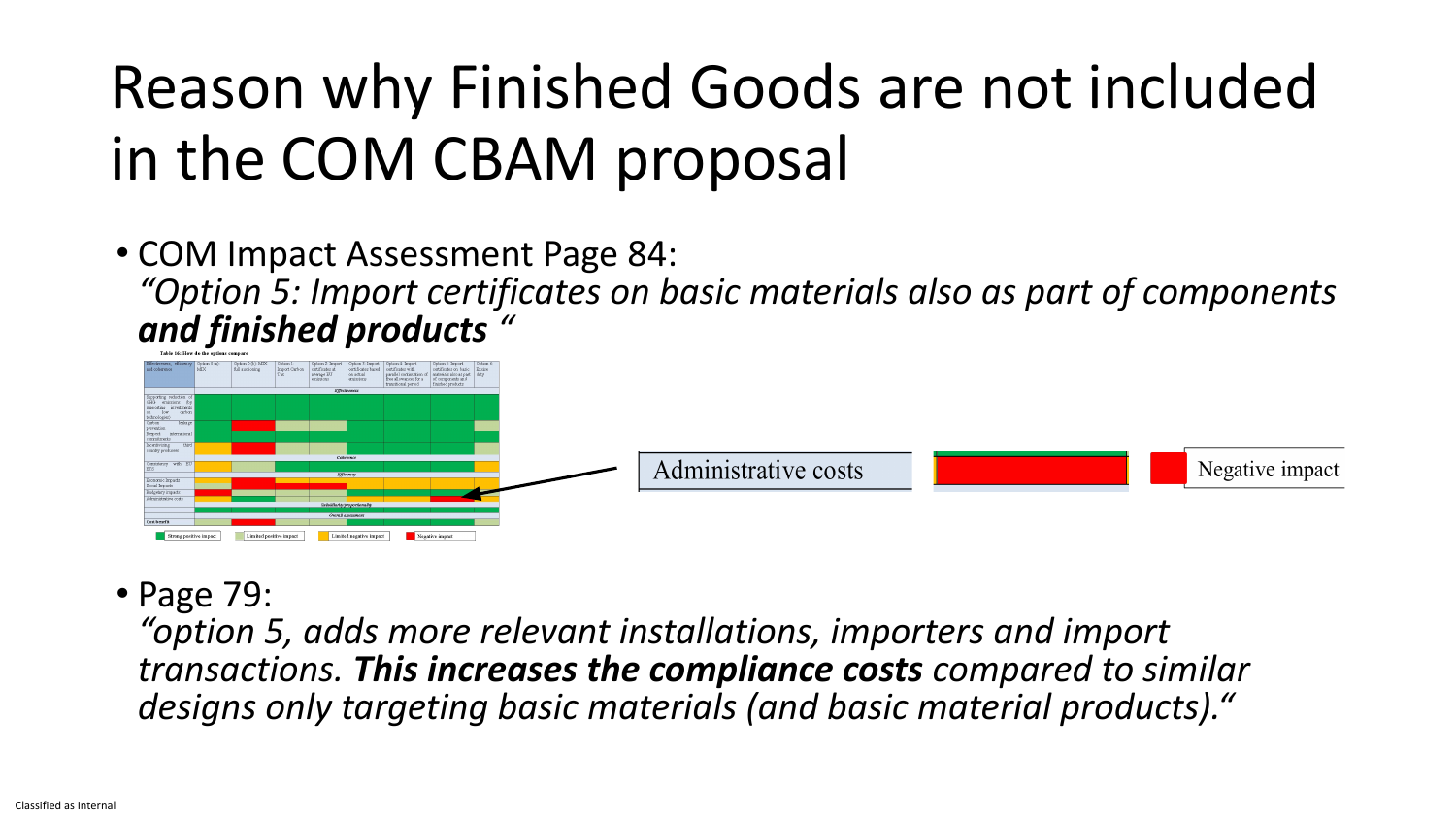### The message from the COM CBAM proposal..

Avoiding administrative burden and additional cost for imported finished goods is considered more important..

..than securing the competitiveness of the EU based manufacturing industry of finished goods..

..and more important than preventing carbon leakage from this industry sector.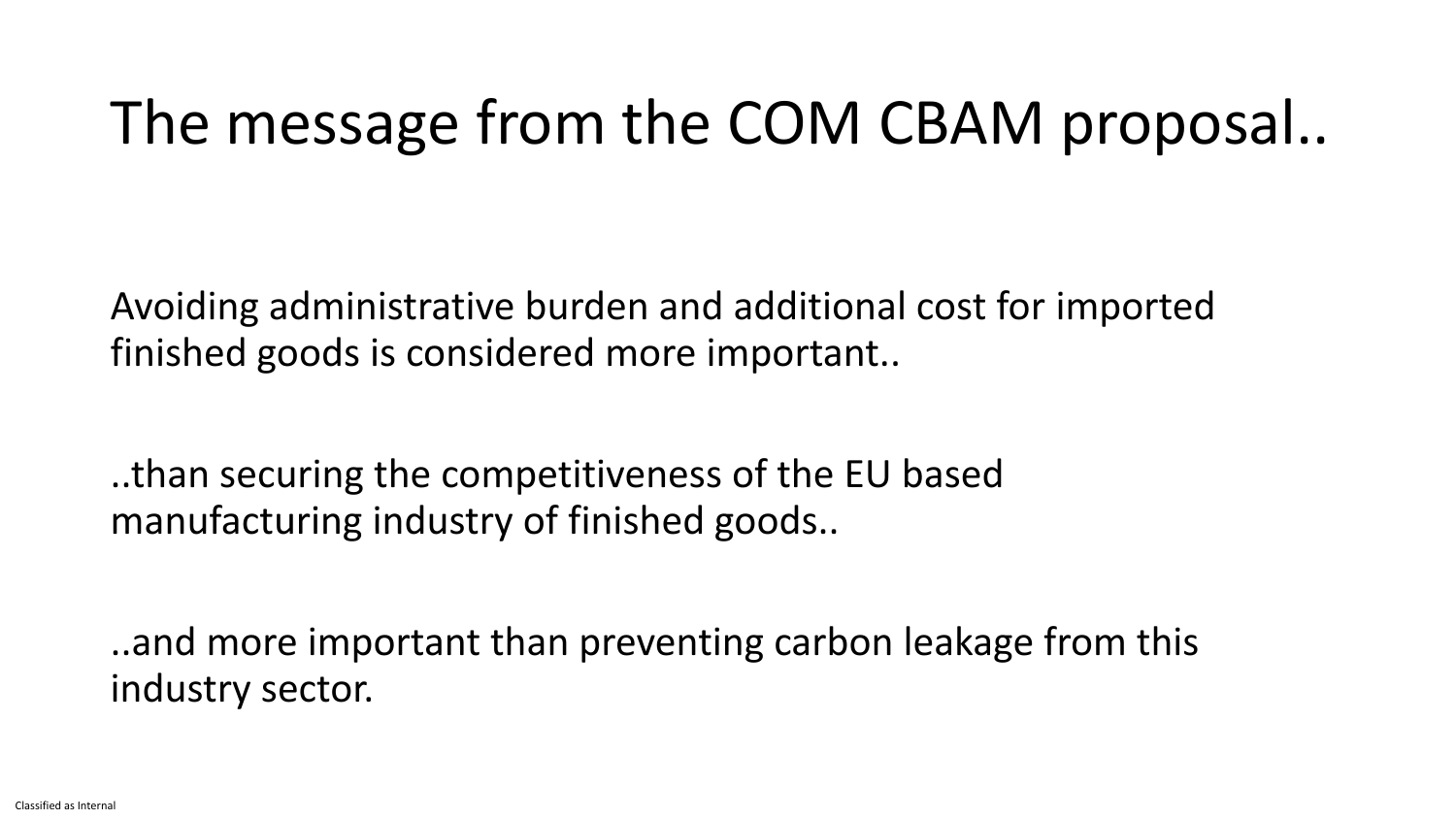## Way forward?

Global or bilateral solutions with other regions.

#### Page 9 of Explanatory Memorandum of the COM CBAM proposal:

*"Moreover, during an initial transitional phase, where importers may not be able to produce yet the data required by system on actual emissions, a default value could also apply. This option will need to be designed to fully respect the EU's international commitments, in particular WTO rules, and therefore it will be necessary to ensure that if a default value applies, importers are in all cases given the opportunity to demonstrate that they perform better than such value based on their actual emissions. "*

*….*